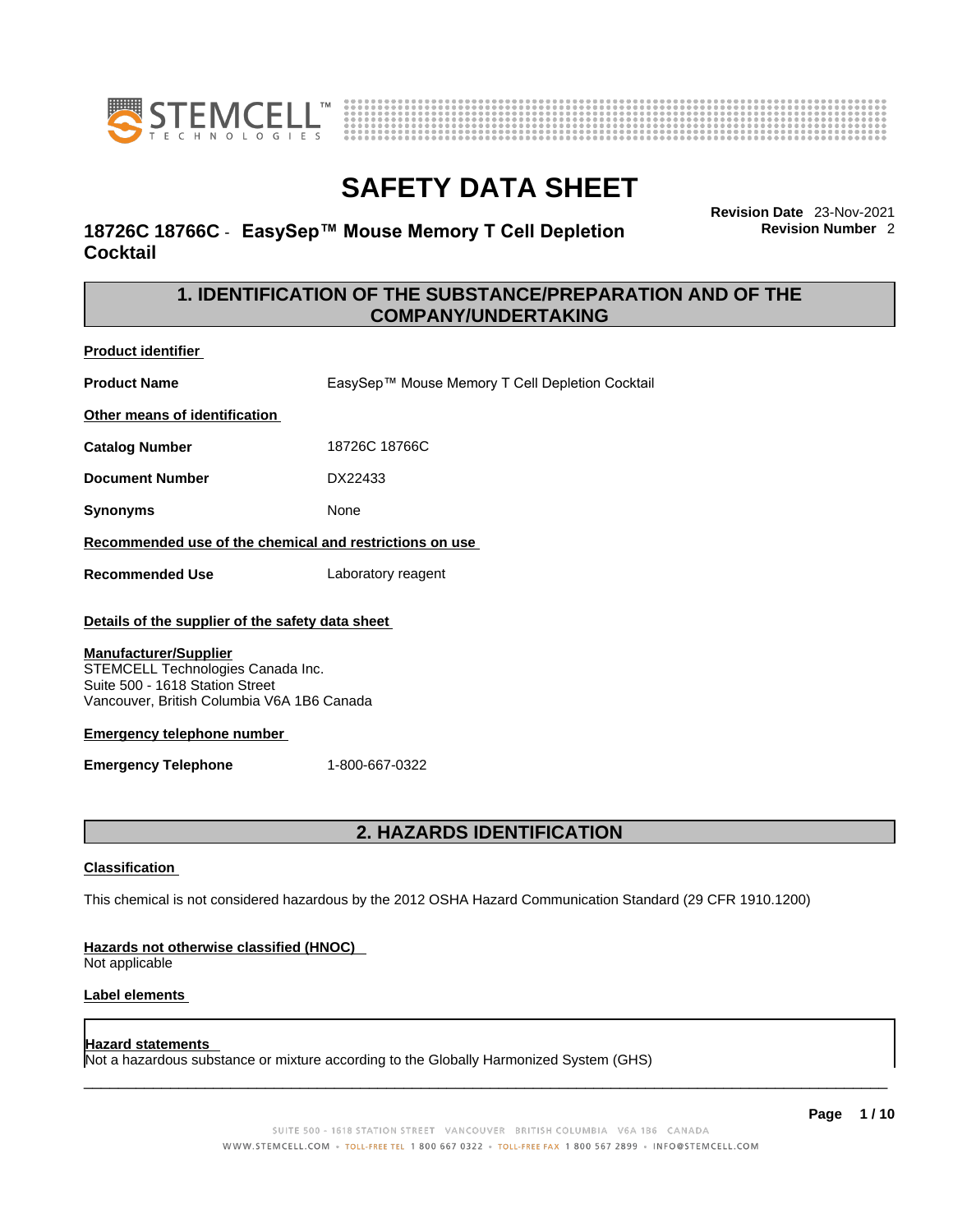



# \_\_\_\_\_\_\_\_\_\_\_\_\_\_\_\_\_\_\_\_\_\_\_\_\_\_\_\_\_\_\_\_\_\_\_\_\_\_\_\_\_\_\_\_\_\_\_\_\_\_\_\_\_\_\_\_\_\_\_\_\_\_\_\_\_\_\_\_\_\_\_\_\_\_\_\_\_\_\_\_\_\_\_\_\_\_\_\_\_\_\_\_\_ **Revision Date** 23-Nov-2021 **18726C 18766C** - **EasySep™ Mouse Memory T Cell Depletion Cocktail**

The product contains no substances which at their given concentration, are considered to be hazardous to health.

**Appearance** Clear **Physical state** Liquid **Odor** No data available

**Revision Number** 2

**Other Information** 

Not applicable

**Unknown acute toxicity** 0 % of the mixture consists of ingredient(s) of unknown toxicity

0 % of the mixture consists of ingredient(s) of unknown acute oral toxicity

0 % of the mixture consists of ingredient(s) of unknown acute dermal toxicity

0 % of the mixture consists of ingredient(s) of unknown acute inhalation toxicity (gas)

0 % of the mixture consists of ingredient(s) of unknown acute inhalation toxicity (vapor)

0 % of the mixture consists of ingredient(s) of unknown acute inhalation toxicity (dust/mist)

# **3. COMPOSITION/INFORMATION ON INGREDIENTS**

#### **Substance**

Not applicable.

### **Mixture**

Not a hazardous substance or mixture according to the Globally Harmonized System (GHS)

\*The exact percentage (concentration) ofcomposition has been withheld as a trade secret.

# **4. FIRST AID MEASURES**

### **Description of first aid measures**

| <b>Inhalation</b>   | Remove to fresh air.                                                                                                    |
|---------------------|-------------------------------------------------------------------------------------------------------------------------|
| Eye contact         | Rinse thoroughly with plenty of water for at least 15 minutes, lifting lower and upper eyelids.<br>Consult a physician. |
| <b>Skin contact</b> | Wash skin with soap and water.                                                                                          |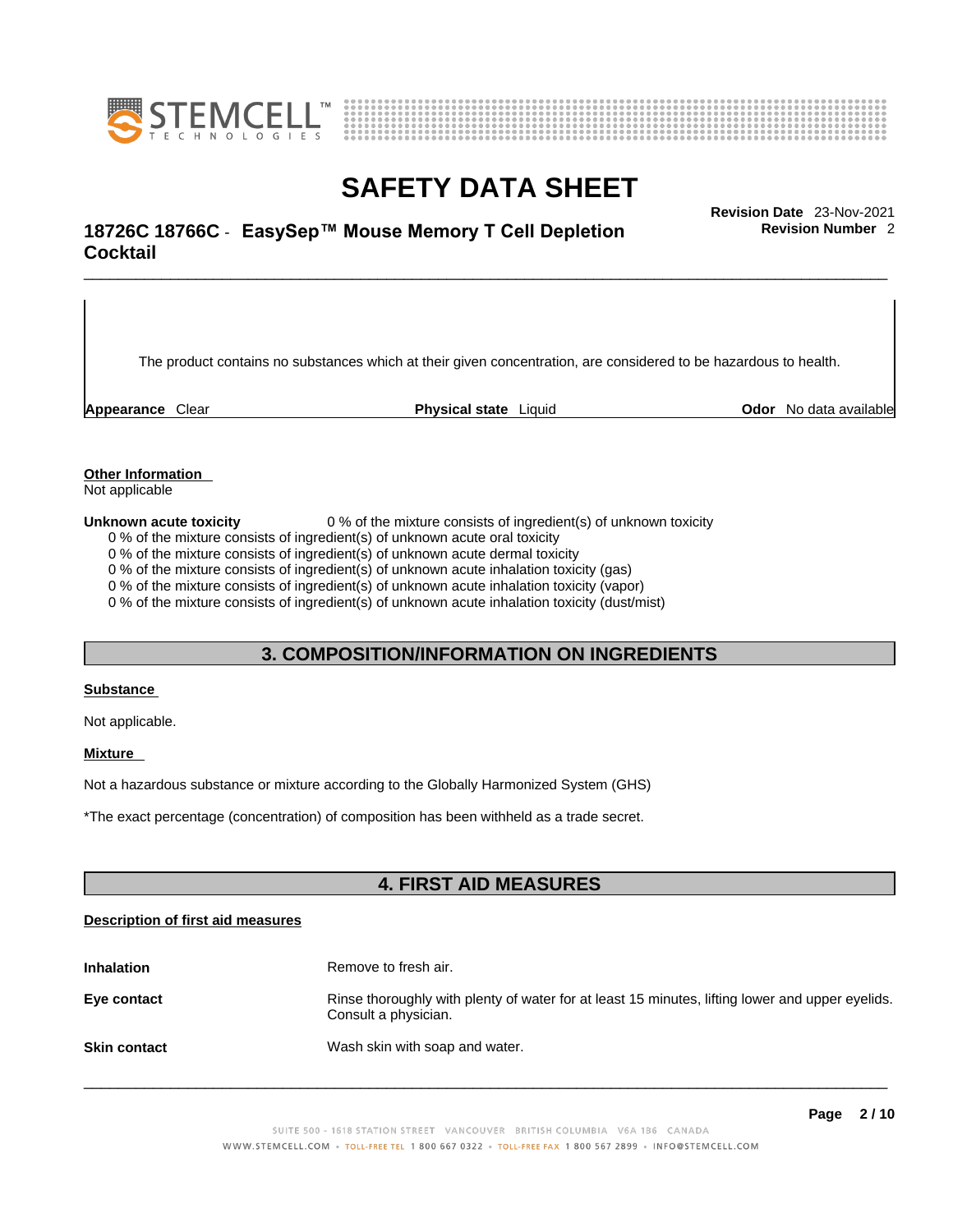



# \_\_\_\_\_\_\_\_\_\_\_\_\_\_\_\_\_\_\_\_\_\_\_\_\_\_\_\_\_\_\_\_\_\_\_\_\_\_\_\_\_\_\_\_\_\_\_\_\_\_\_\_\_\_\_\_\_\_\_\_\_\_\_\_\_\_\_\_\_\_\_\_\_\_\_\_\_\_\_\_\_\_\_\_\_\_\_\_\_\_\_\_\_ **Revision Date** 23-Nov-2021 **18726C 18766C** - **EasySep™ Mouse Memory T Cell Depletion Cocktail**

**Ingestion** Clean mouth with water and drink afterwards plenty of water. **Most important symptoms and effects, both acute and delayed Symptoms** No information available. **Indication of any immediate medical attention and special treatment needed Note to physicians** Treat symptomatically. **5. FIRE-FIGHTING MEASURES Suitable Extinguishing Media** Use extinguishing measures that are appropriate to local circumstances and the surrounding environment. **Unsuitable extinguishing media** CAUTION: Use of water spray when fighting fire may be inefficient. **Specific hazards arising from the chemical** No information available. **Explosion data Sensitivity to Mechanical Impact** None. **Sensitivity to Static Discharge** None. **Special protective equipment for fire-fighters** Firefighters should wear self-contained breathing apparatus and full firefighting turnout gear. Use personal protection equipment. **6. ACCIDENTAL RELEASE MEASURES Personal precautions, protective equipment and emergency procedures**

**Personal precautions** Ensure adequate ventilation. **Environmental precautions Environmental precautions** See Section 12 for additional Ecological Information. **Methods and material for containment and cleaning up Methods for containment** Prevent further leakage or spillage if safe to do so.

 $\_$  ,  $\_$  ,  $\_$  ,  $\_$  ,  $\_$  ,  $\_$  ,  $\_$  ,  $\_$  ,  $\_$  ,  $\_$  ,  $\_$  ,  $\_$  ,  $\_$  ,  $\_$  ,  $\_$  ,  $\_$  ,  $\_$  ,  $\_$  ,  $\_$  ,  $\_$  ,  $\_$  ,  $\_$  ,  $\_$  ,  $\_$  ,  $\_$  ,  $\_$  ,  $\_$  ,  $\_$  ,  $\_$  ,  $\_$  ,  $\_$  ,  $\_$  ,  $\_$  ,  $\_$  ,  $\_$  ,  $\_$  ,  $\_$  ,

**Revision Number** 2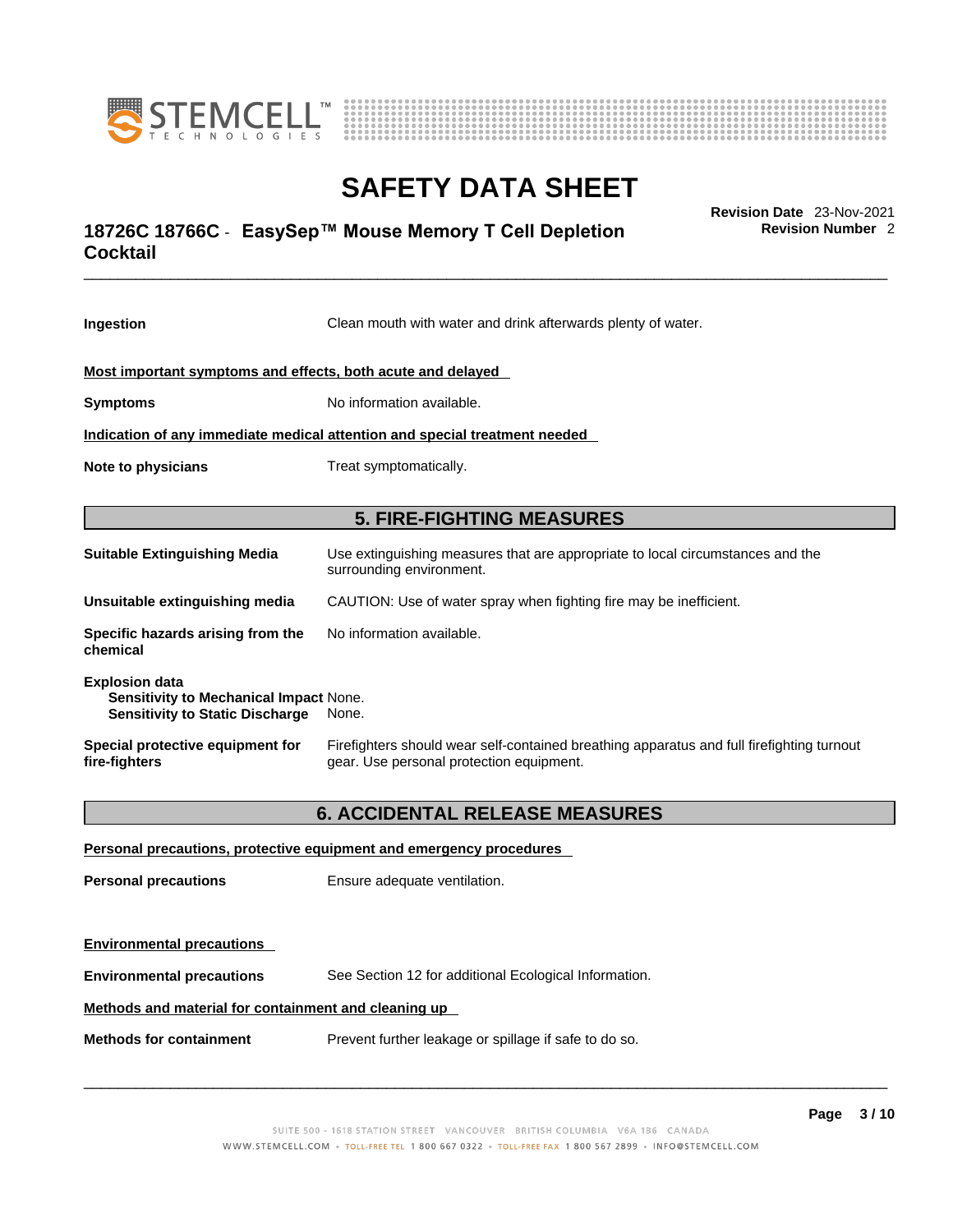



**Revision Number** 2

# \_\_\_\_\_\_\_\_\_\_\_\_\_\_\_\_\_\_\_\_\_\_\_\_\_\_\_\_\_\_\_\_\_\_\_\_\_\_\_\_\_\_\_\_\_\_\_\_\_\_\_\_\_\_\_\_\_\_\_\_\_\_\_\_\_\_\_\_\_\_\_\_\_\_\_\_\_\_\_\_\_\_\_\_\_\_\_\_\_\_\_\_\_ **Revision Date** 23-Nov-2021 **18726C 18766C** - **EasySep™ Mouse Memory T Cell Depletion Cocktail**

| Methods for cleaning up                | Pick up and transfer to properly labeled containers.                                 |
|----------------------------------------|--------------------------------------------------------------------------------------|
| <b>Prevention of secondary hazards</b> | Clean contaminated objects and areas thoroughly observing environmental regulations. |

# **7. HANDLING AND STORAGE**

| Advice on safe handling   | Handle in accordance with good industrial hygiene and safety practice.              |  |
|---------------------------|-------------------------------------------------------------------------------------|--|
|                           | Conditions for safe storage, including any incompatibilities                        |  |
| <b>Storage Conditions</b> | Store in accordance with information listed on the Product Information Sheet (PIS). |  |

# **8. EXPOSURE CONTROLS/PERSONAL PROTECTION**

### **Control parameters**

**Precautions for safe handling**

**Exposure Limits** This product, as supplied, does not contain any hazardous materials with occupational exposure limits established by the region specific regulatory bodies.

### **Appropriate engineering controls**

| <b>Engineering controls</b> | Showers              |
|-----------------------------|----------------------|
|                             | Eyewash stations     |
|                             | Ventilation systems. |

**Individual protection measures, such as personal protective equipment Eye/face protection** No special protective equipment required. **Skin and body protection** No special protective equipment required. **Respiratory protection** No protective equipment is needed under normal use conditions. If exposure limits are exceeded or irritation is experienced, ventilation and evacuation may be required. **General hygiene considerations** Handle in accordance with good industrial hygiene and safety practice.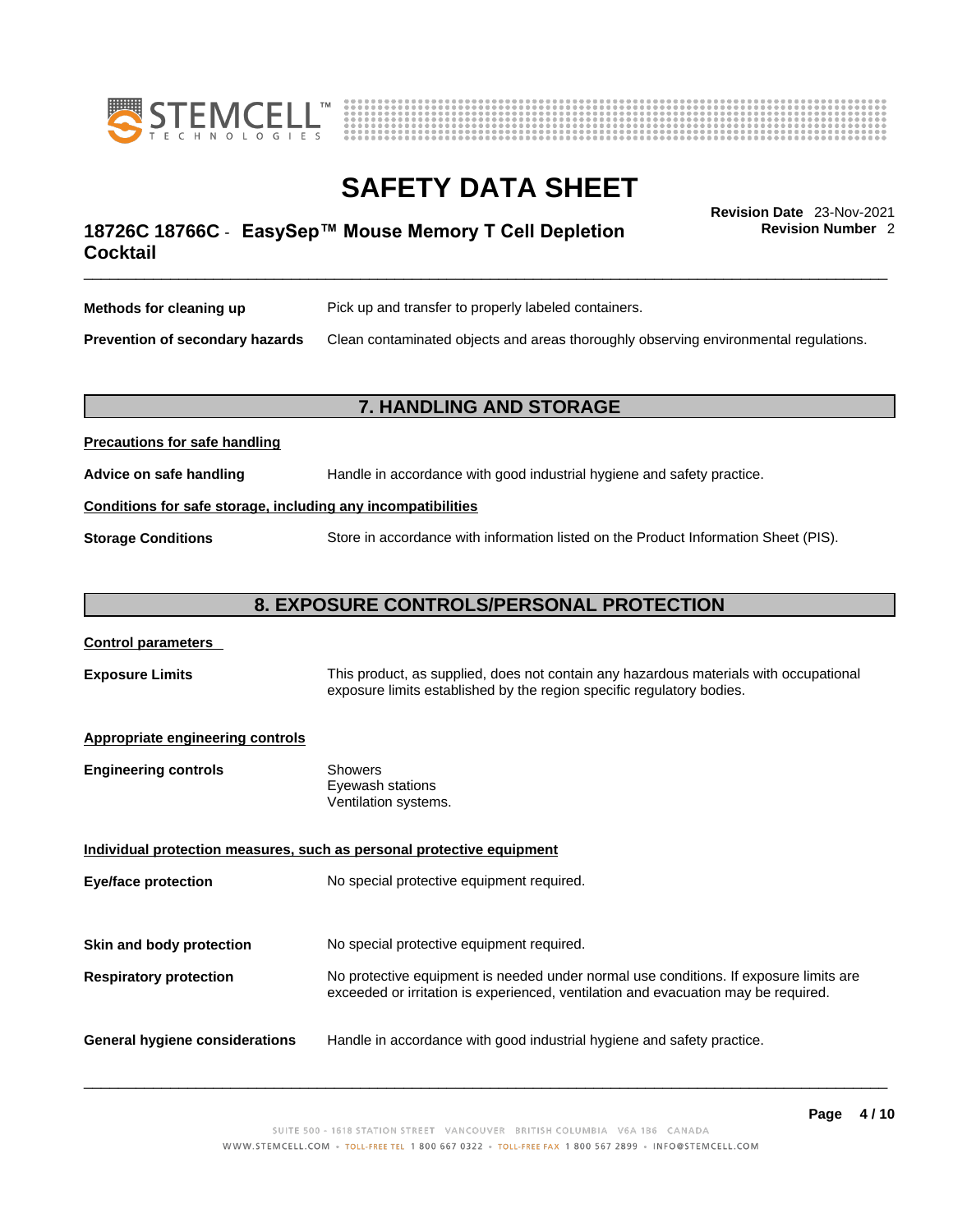



# \_\_\_\_\_\_\_\_\_\_\_\_\_\_\_\_\_\_\_\_\_\_\_\_\_\_\_\_\_\_\_\_\_\_\_\_\_\_\_\_\_\_\_\_\_\_\_\_\_\_\_\_\_\_\_\_\_\_\_\_\_\_\_\_\_\_\_\_\_\_\_\_\_\_\_\_\_\_\_\_\_\_\_\_\_\_\_\_\_\_\_\_\_ **Revision Date** 23-Nov-2021 **18726C 18766C** - **EasySep™ Mouse Memory T Cell Depletion Cocktail**

**Revision Number** 2

### **9. PHYSICAL AND CHEMICAL PROPERTIES Information on basic physical and chemical properties Physical state** Liquid **Appearance** Clear<br> **Color** No int **Color Color Color Color Color Color Color No** data available **Odor Odor Constanting Codor Constanting Codor Codor Codor Codor Codor Codor Codor Codor Codor Codor Codor Codor Codor Codor Codor Codor Codor Codor Codor Codor Codor Codor Codor No data available Explosive properties** No data available **Oxidizing properties** No information available **Other Information Softening point** No information available **Molecular weight** No information available **Molecular formula** No information available<br>**VOC Content (%)** No information available **VOC Content (%) Liquid Density** No information available **Bulk density No information available 10. STABILITY AND REACTIVITY Reactivity No information available. Property CONSCRUTE IN THE VALUES REMARKS • Method pH** No data available None known **Melting point / freezing point Boiling point / boiling range No data available None known Flash point Communist Communist Communist Communist Communist Communist Communist Communist Communist Communist Communist Communist Communist Communist Communist Communist Communist Communist Communist Communist Communi Evaporation rate Reserve ACC** No data available **None known** None known **Flammability (solid, gas)** No data available None known **Flammability Limit in Air None known None known Upper flammability limit:** No data available **Lower flammability limit:** No data available **Vapor pressure No data available None known Vapor density No data available None known Relative density No data available None known** None known **Water solubility No data available** Mome known<br> **Solubility in other solvents** No data available **None known**<br>
None known **Solubility in other solvents** No data available **None known**<br> **Partition coefficient** No data available None known **Partition coefficient**<br> **Autoignition temperature**<br>
No data available **Autoignition temperature** No data available None known<br> **Decomposition temperature** No data available None known **Decomposition temperature** No data available None known<br> **Kinematic viscosity** No data available None known **Kinematic viscosity** No data available<br> **Dynamic viscosity** No data available **Dynamic viscosity** None known

**Chemical stability** Stable under recommended transport or storage conditions.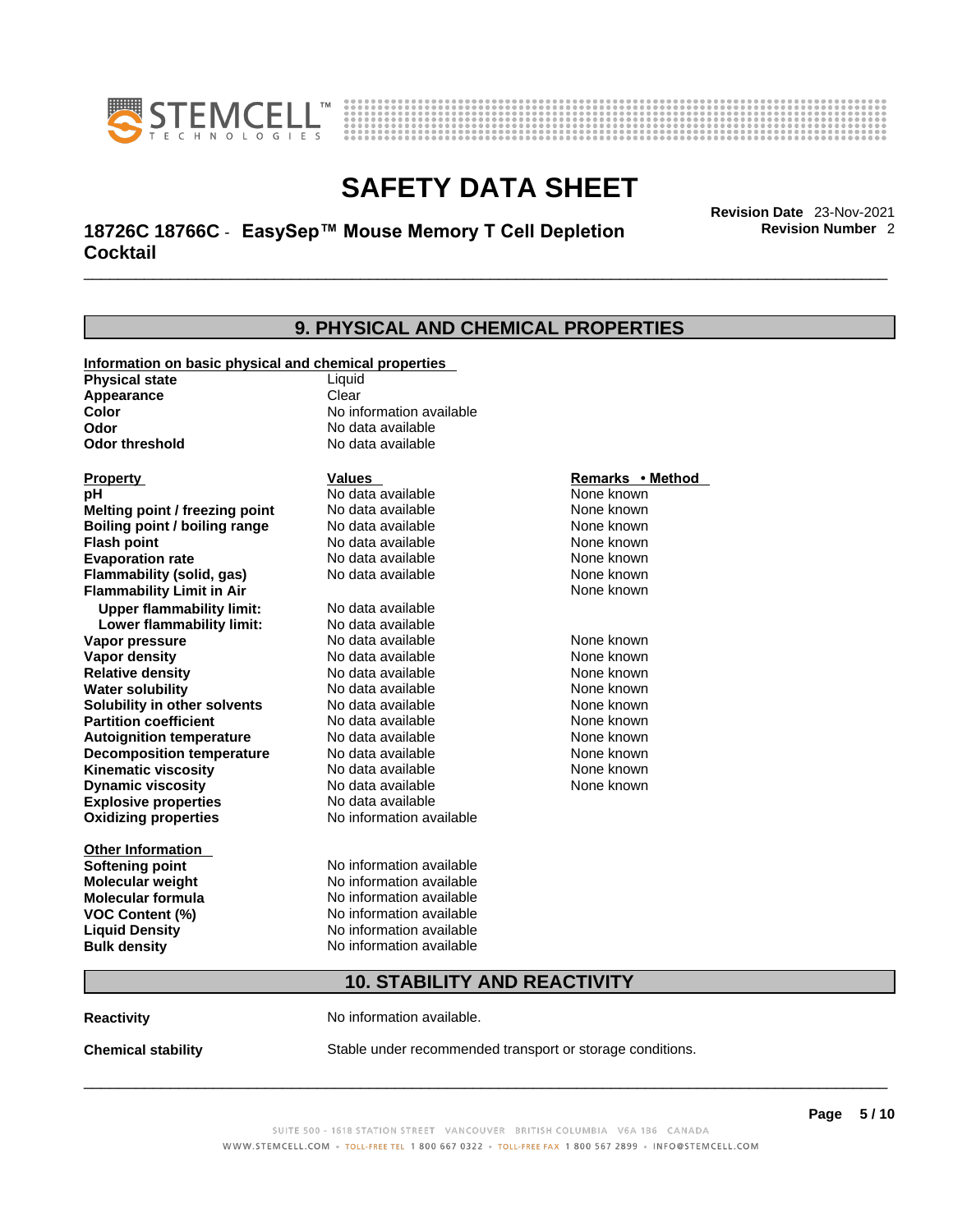



# \_\_\_\_\_\_\_\_\_\_\_\_\_\_\_\_\_\_\_\_\_\_\_\_\_\_\_\_\_\_\_\_\_\_\_\_\_\_\_\_\_\_\_\_\_\_\_\_\_\_\_\_\_\_\_\_\_\_\_\_\_\_\_\_\_\_\_\_\_\_\_\_\_\_\_\_\_\_\_\_\_\_\_\_\_\_\_\_\_\_\_\_\_ **Revision Date** 23-Nov-2021 **18726C 18766C** - **EasySep™ Mouse Memory T Cell Depletion Cocktail**

**Revision Number** 2

| <b>Possibility of hazardous reactions</b> None under normal processing.    |                                           |
|----------------------------------------------------------------------------|-------------------------------------------|
| <b>Conditions to avoid</b>                                                 | None known based on information supplied. |
| None known based on information supplied.<br>Incompatible materials        |                                           |
| Hazardous decomposition products None known based on information supplied. |                                           |

# **11. TOXICOLOGICAL INFORMATION**

### **Information on likely routes of exposure**

#### **Product Information**

| Symptoms related to the physical, chemical and toxicological characteristics           |                     |                                                                   |
|----------------------------------------------------------------------------------------|---------------------|-------------------------------------------------------------------|
|                                                                                        | Ingestion           | Specific test data for the substance or mixture is not available. |
|                                                                                        | <b>Skin contact</b> | Specific test data for the substance or mixture is not available. |
|                                                                                        | Eye contact         | Specific test data for the substance or mixture is not available. |
| Specific test data for the substance or mixture is not available.<br><b>Inhalation</b> |                     |                                                                   |

**Symptoms** No information available.

**Numerical measures of toxicity**

**Acute toxicity**

**Unknown acute toxicity** 0 % of the mixture consists of ingredient(s) of unknown toxicity

0 % of the mixture consists of ingredient(s) of unknown acute oral toxicity

0 % of the mixture consists of ingredient(s) of unknown acute dermal toxicity

0 % of the mixture consists of ingredient(s) of unknown acute inhalation toxicity (gas)

0 % of the mixture consists of ingredient(s) of unknown acute inhalation toxicity (vapor)

0 % of the mixture consists of ingredient(s) of unknown acute inhalation toxicity (dust/mist) Product Information

#### **Delayed and immediate effects as well as chronic effects from short and long-term exposure**

| <b>Skin corrosion/irritation</b> | mation available.<br>Nο<br>. Inform |
|----------------------------------|-------------------------------------|
| Produc<br>⊆iniormation           |                                     |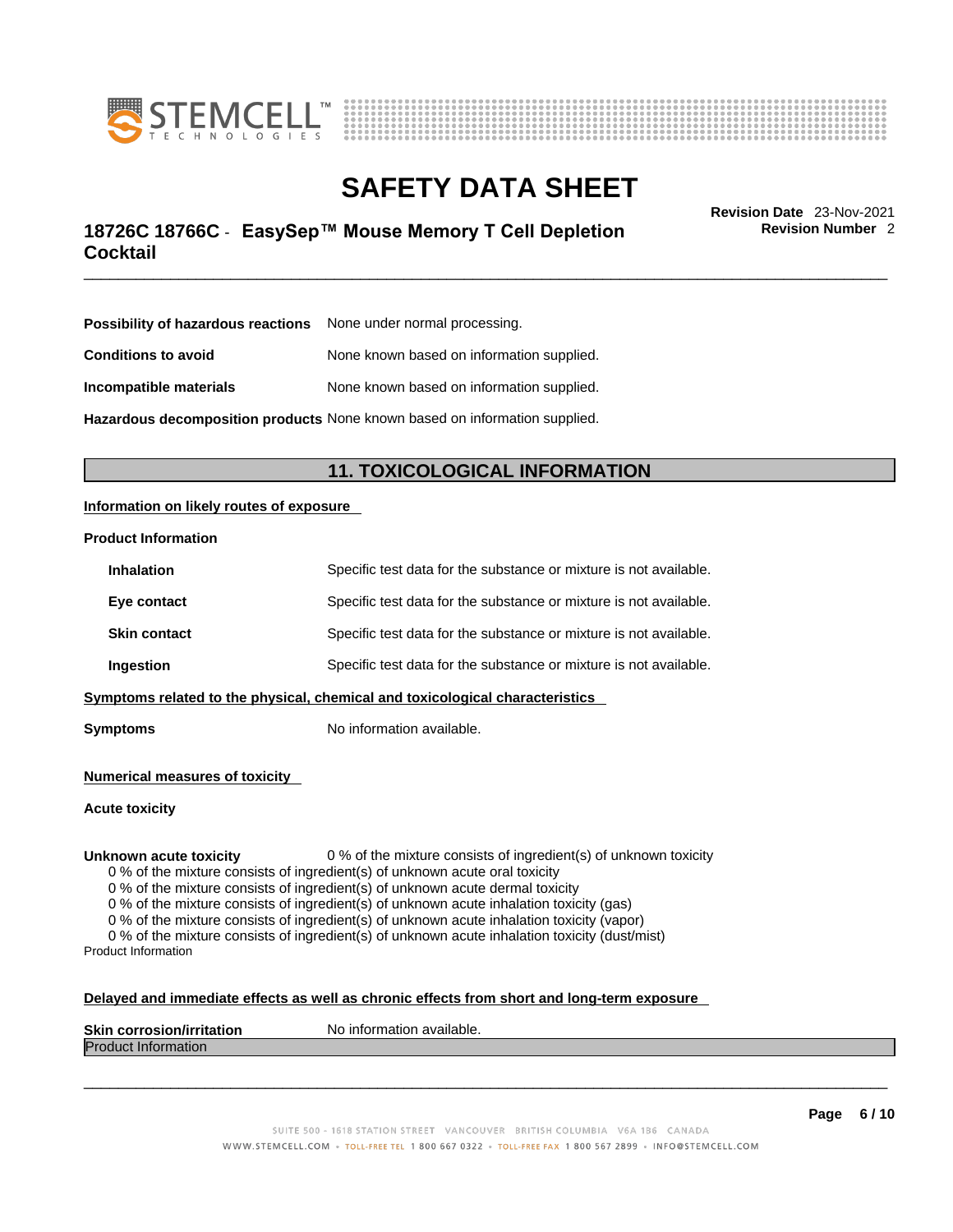

**Ecotoxicity** 



# **SAFETY DATA SHEET**

# \_\_\_\_\_\_\_\_\_\_\_\_\_\_\_\_\_\_\_\_\_\_\_\_\_\_\_\_\_\_\_\_\_\_\_\_\_\_\_\_\_\_\_\_\_\_\_\_\_\_\_\_\_\_\_\_\_\_\_\_\_\_\_\_\_\_\_\_\_\_\_\_\_\_\_\_\_\_\_\_\_\_\_\_\_\_\_\_\_\_\_\_\_ **Revision Date** 23-Nov-2021 **18726C 18766C** - **EasySep™ Mouse Memory T Cell Depletion Cocktail**

**Revision Number** 2

| Serious eye damage/eye irritation                                      | No information available.                               |  |
|------------------------------------------------------------------------|---------------------------------------------------------|--|
| <b>Product Information</b>                                             |                                                         |  |
| <b>Respiratory or skin sensitization</b><br><b>Product Information</b> | No information available.                               |  |
| <b>Germ cell mutagenicity</b>                                          | No information available.                               |  |
| <b>Product Information</b>                                             |                                                         |  |
| Carcinogenicity                                                        | No information available.                               |  |
| <b>Reproductive toxicity</b>                                           | No information available.                               |  |
|                                                                        | <b>Product Information</b>                              |  |
| <b>STOT - single exposure</b>                                          | No information available.                               |  |
|                                                                        | <b>Product Information</b>                              |  |
| <b>STOT - repeated exposure</b>                                        | No information available.<br><b>Product Information</b> |  |
| <b>Aspiration hazard</b>                                               | No information available.                               |  |

# **12. ECOLOGICAL INFORMATION**

| <b>ECOTOXICITY</b><br><b>Product Information</b> |                                    |  |
|--------------------------------------------------|------------------------------------|--|
| <b>Persistence and degradability</b>             | No information available.          |  |
| <b>Bioaccumulation</b>                           | There is no data for this product. |  |
| Other adverse effects                            | No information available.          |  |

# **13. DISPOSAL CONSIDERATIONS**

| Waste treatment methods                |                                                                                                                    |  |
|----------------------------------------|--------------------------------------------------------------------------------------------------------------------|--|
| Waste from residues/unused<br>products | Dispose of in accordance with local regulations. Dispose of waste in accordance with<br>environmental legislation. |  |
| Contaminated packaging                 | Do not reuse empty containers.                                                                                     |  |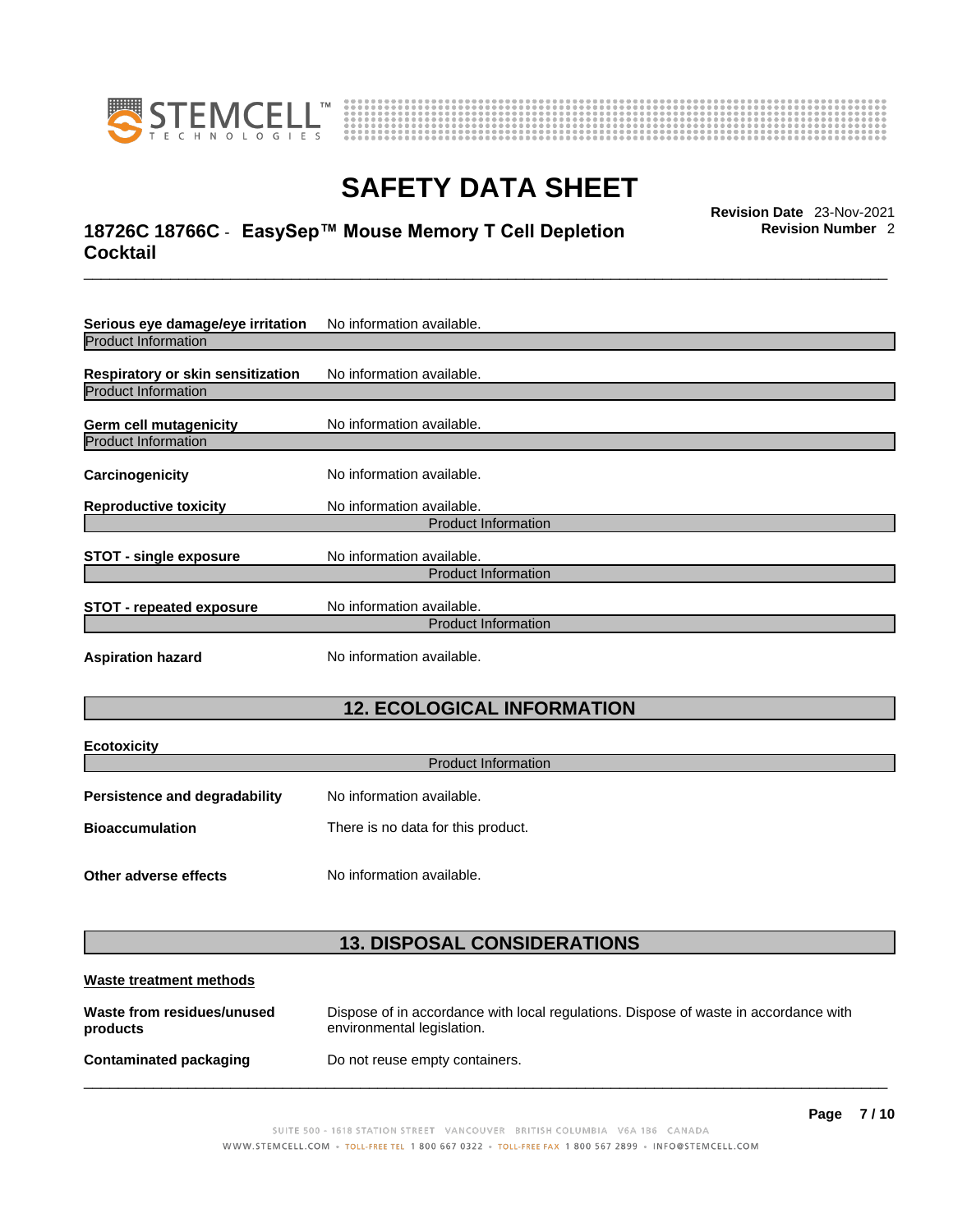



# \_\_\_\_\_\_\_\_\_\_\_\_\_\_\_\_\_\_\_\_\_\_\_\_\_\_\_\_\_\_\_\_\_\_\_\_\_\_\_\_\_\_\_\_\_\_\_\_\_\_\_\_\_\_\_\_\_\_\_\_\_\_\_\_\_\_\_\_\_\_\_\_\_\_\_\_\_\_\_\_\_\_\_\_\_\_\_\_\_\_\_\_\_ **Revision Date** 23-Nov-2021 **18726C 18766C** - **EasySep™ Mouse Memory T Cell Depletion Cocktail**

**Revision Number** 2

**US EPA Waste Number** P105

### **14. TRANSPORT INFORMATION**

| DOT         | Not regulated |
|-------------|---------------|
| TDG         | Not regulated |
| <b>MEX</b>  | Not regulated |
| ICAO (air)  | Not regulated |
| <b>IATA</b> | Not regulated |
| <b>IMDG</b> | Not regulated |
| RID         | Not regulated |
| ADR         | Not regulated |
| ADN         | Not regulated |

# **15. REGULATORY INFORMATION**

| International Inventories |                 |
|---------------------------|-----------------|
| <b>TSCA</b>               | Complies        |
| <b>DSL/NDSL</b>           | Complies        |
| <b>EINECS/ELINCS</b>      | Complies        |
| <b>ENCS</b>               | Does not comply |
| <b>IECSC</b>              | Complies        |
| <b>KECL</b>               | Complies        |
| <b>PICCS</b>              | Complies        |
| <b>AICS</b>               | Complies        |

 **Legend:** 

 **TSCA** - United States Toxic Substances Control Act Section 8(b) Inventory  **DSL/NDSL** - Canadian Domestic Substances List/Non-Domestic Substances List

 **EINECS/ELINCS** - European Inventory of Existing Chemical Substances/European List of Notified Chemical Substances

 **ENCS** - Japan Existing and New Chemical Substances

 **IECSC** - China Inventory of Existing Chemical Substances

 **KECL** - Korean Existing and Evaluated Chemical Substances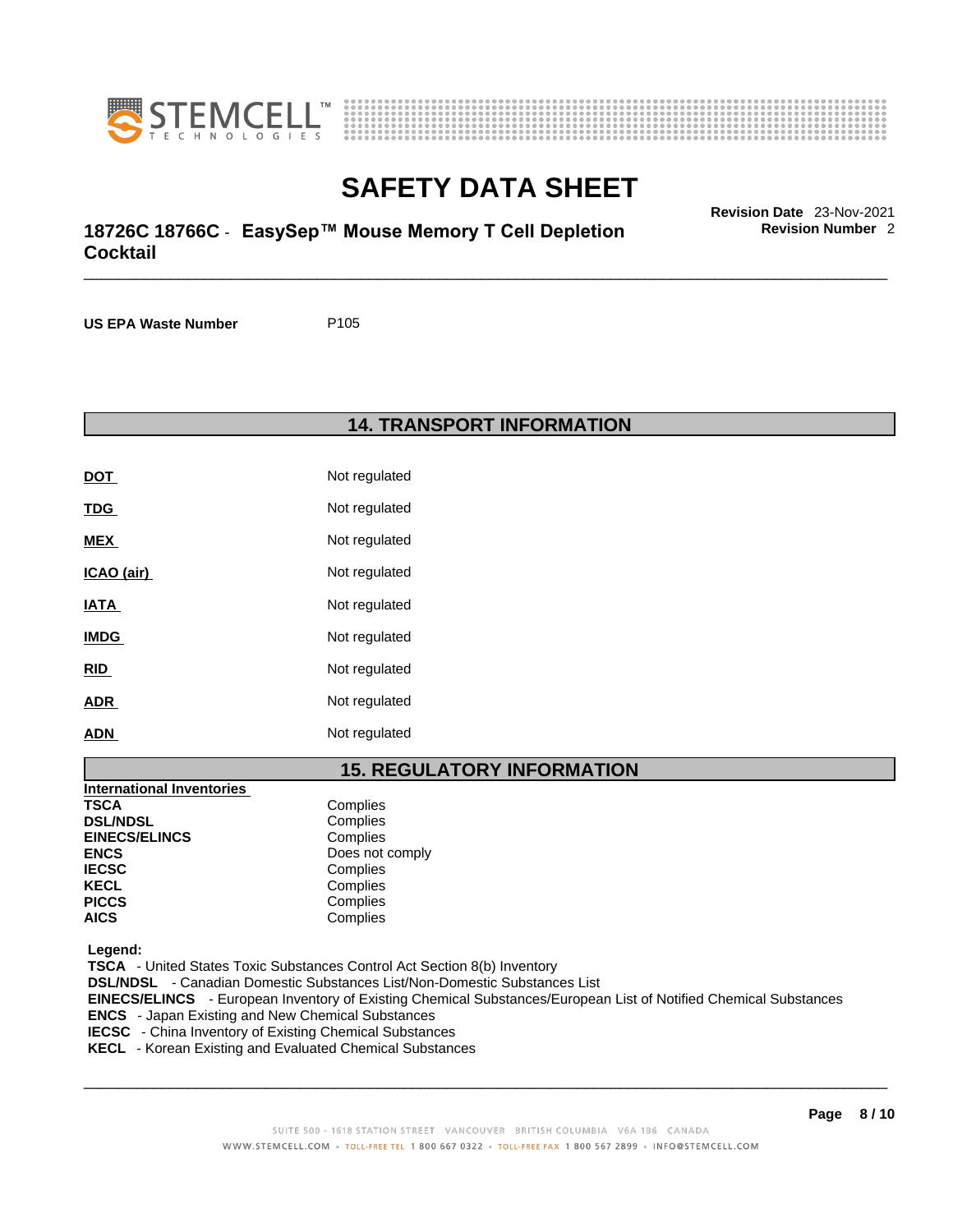



# \_\_\_\_\_\_\_\_\_\_\_\_\_\_\_\_\_\_\_\_\_\_\_\_\_\_\_\_\_\_\_\_\_\_\_\_\_\_\_\_\_\_\_\_\_\_\_\_\_\_\_\_\_\_\_\_\_\_\_\_\_\_\_\_\_\_\_\_\_\_\_\_\_\_\_\_\_\_\_\_\_\_\_\_\_\_\_\_\_\_\_\_\_ **Revision Date** 23-Nov-2021 **18726C 18766C** - **EasySep™ Mouse Memory T Cell Depletion Cocktail**

**Revision Number** 2

 **PICCS** - Philippines Inventory of Chemicals and Chemical Substances  **AICS** - Australian Inventory of Chemical Substances

### **US Federal Regulations**

#### **SARA 313**

Section 313 of Title III of the Superfund Amendments and Reauthorization Act of 1986 (SARA). This product does not contain any chemicals which are subject to the reporting requirements of the Act and Title 40 of the Code of Federal Regulations, Part 372.

| SARA 311/312 Hazard Categories    |    |  |
|-----------------------------------|----|--|
| Acute health hazard               | N٥ |  |
| <b>Chronic Health Hazard</b>      | No |  |
| Fire hazard                       | No |  |
| Sudden release of pressure hazard | No |  |
| <b>Reactive Hazard</b>            | No |  |

### **CWA (Clean WaterAct)**

This product does not contain any substances regulated as pollutants pursuant to the Clean Water Act (40 CFR 122.21 and 40 CFR 122.42).

### **CERCLA**

This material, as supplied, does not contain any substances regulated as hazardous substances under the Comprehensive Environmental Response Compensation and Liability Act (CERCLA) (40 CFR 302) or the Superfund Amendments and Reauthorization Act (SARA) (40 CFR 355). There may be specific reporting requirements at the local, regional, or state level pertaining to releases of this material.

### **US State Regulations**

#### **California Proposition 65**

This product does not contain any Proposition 65 chemicals.

### **U.S. State Right-to-Know Regulations**

#### **US State Regulations**

| Chemical name            | New Jersey | <b>Massachusetts</b> | Pennsylvania |
|--------------------------|------------|----------------------|--------------|
| Water                    |            |                      |              |
| 7732-18-5                |            |                      |              |
| Sodium Phosphate Dibasic |            |                      |              |
| 7558-79-4                |            |                      |              |

### **U.S. EPA Label Information**